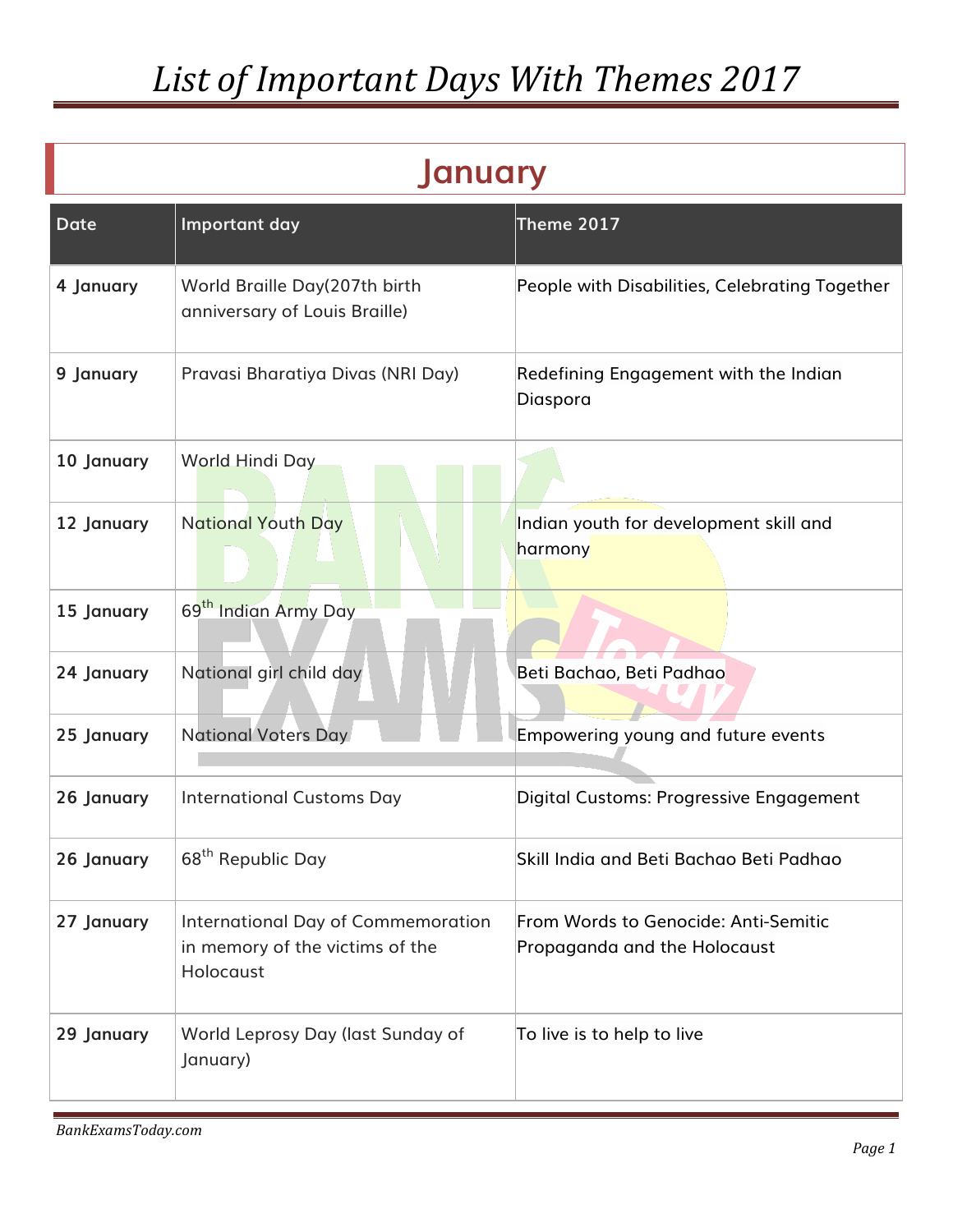| <b>February</b>   |                                                                     |                                                                                                                                   |
|-------------------|---------------------------------------------------------------------|-----------------------------------------------------------------------------------------------------------------------------------|
| <b>Date</b>       | Important day                                                       | Theme 2017                                                                                                                        |
| 2 February        | <b>World Wetlands Day</b>                                           | Wetlands for Disaster Risk Reduction                                                                                              |
| 4 February        | <b>World Cancer Day</b>                                             | We can I can                                                                                                                      |
| <b>6 February</b> | International day of Zero Tolerance to<br>female genital mutilation | Building a solid and interactive bridge<br>between Africa and the world to accelerate<br>ending Female Genital Mutilation by 2030 |
| <b>7 February</b> | Safer Internet Day                                                  | Be the change: unite for a better internet                                                                                        |
| 10 February       | <b>National Deworming Day</b>                                       | Krimi se chhutkara, sehatmand bhavishya<br>hamara and worm-free children healthy<br>children.                                     |
| 11 February       | International day Women and girls in<br>Science                     | Gender, Science and sustainable<br>development: The Impact of Media                                                               |
| 12 February       | <b>National Productivity Day</b>                                    | From Waste to Profits-through Reduce,<br><b>Recycle and Reuse</b>                                                                 |
| 13 February       | World Radio Day                                                     | Radio is You                                                                                                                      |
| 20 February       | <b>World Day of Social Justice</b>                                  | Preventing conflict and sustaining peace<br>through decent work                                                                   |
| 21 February       | International Mother language day                                   | Towards sustainable through Multilingual                                                                                          |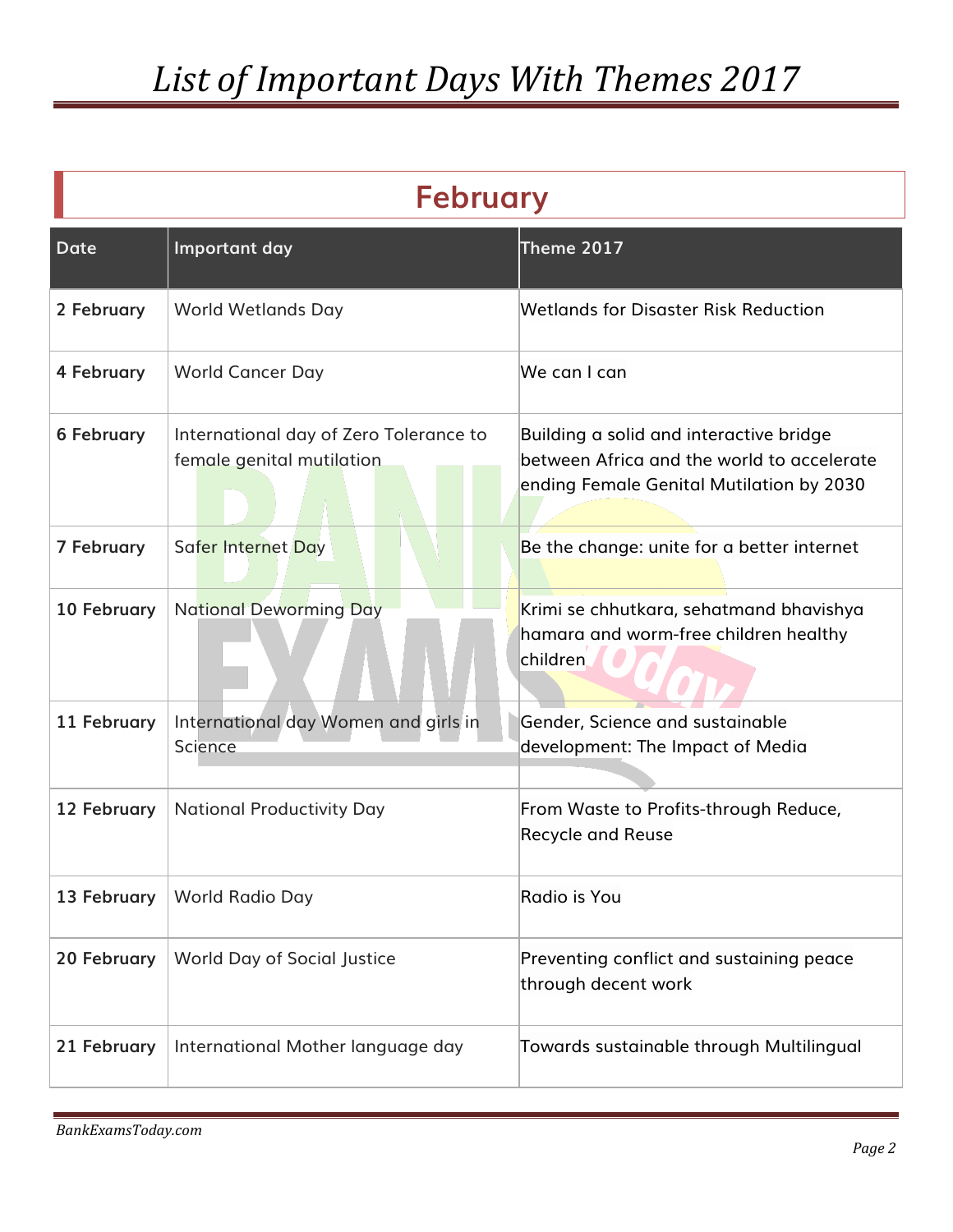|             |                             | education                                   |
|-------------|-----------------------------|---------------------------------------------|
| 22 February | World Thinking day          | Connect Activity Pack                       |
| 24 February | <b>Central Excise Day</b>   |                                             |
| 28 February | <b>National Science Day</b> | Science and tech for specially Abled person |

| <b>March</b> |                                                          |                                                                 |
|--------------|----------------------------------------------------------|-----------------------------------------------------------------|
| <b>Date</b>  | Important day                                            | Theme 2017                                                      |
| 1 March      | <b>Zero Discrimination Day</b>                           | Make some noise for Zero Discrimination                         |
| 3 March      | World Wildife Day<br>National Defence Day                | Listen to the young voices                                      |
| 4 March      | <b>World Hearing Day</b><br><b>National Security Day</b> | Action for hearing loss: make a sound<br>investment             |
| 8 March      | <b>International Women's Day</b>                         | Women in the challenging world of work:<br>Planet 50-50 by 2030 |
| 9 March      | <b>CISF Raising Day</b>                                  |                                                                 |
| 12 March     | World Kidney Day                                         | Kidney Disease and Obesity                                      |
| 13 March     | Commonwealth Day                                         |                                                                 |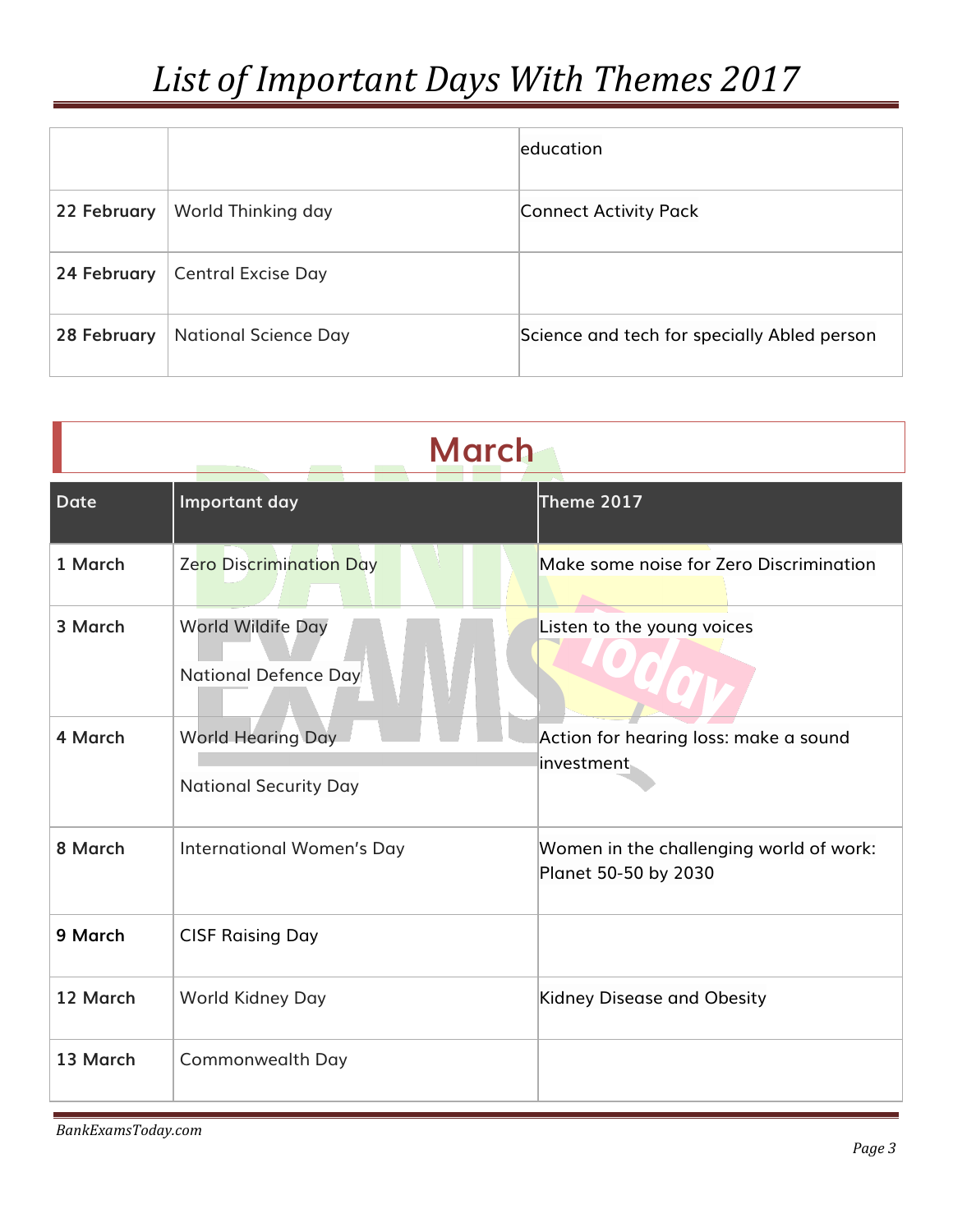|          | No Smoking Day                        |                                                                                                                                                                                |
|----------|---------------------------------------|--------------------------------------------------------------------------------------------------------------------------------------------------------------------------------|
| 15 March | <b>World Consumer Rights Day</b>      | Building a Digital World Consumers can<br><b>Trust</b>                                                                                                                         |
| 18 March | Ordnance factories day                |                                                                                                                                                                                |
| 20 March | <b>International Day of Happiness</b> |                                                                                                                                                                                |
| 21 March | <b>International Day of Forests</b>   | <b>Forests and Energy</b>                                                                                                                                                      |
| 21 March | <b>World Down Syndrome Day</b>        | My Voice My Community - Enabling people<br>with Down syndrome to speak up, be heard<br>and influence government policy and<br>action, to be fully included in the<br>community |
| 22 March | <b>World Water Day</b>                | Why Waste water?                                                                                                                                                               |
| 23 March | <b>World Meteorological Day</b>       | <b>Understanding Clouds</b>                                                                                                                                                    |
| 24 March | World TB Day                          | Unite to end TB                                                                                                                                                                |
| 27 March | <b>World Theatre Day</b>              |                                                                                                                                                                                |

| <b>April</b> |                                     |            |
|--------------|-------------------------------------|------------|
| Date         | Important day                       | Theme 2017 |
| 1 April      | <b>Prevention of Blindness Week</b> |            |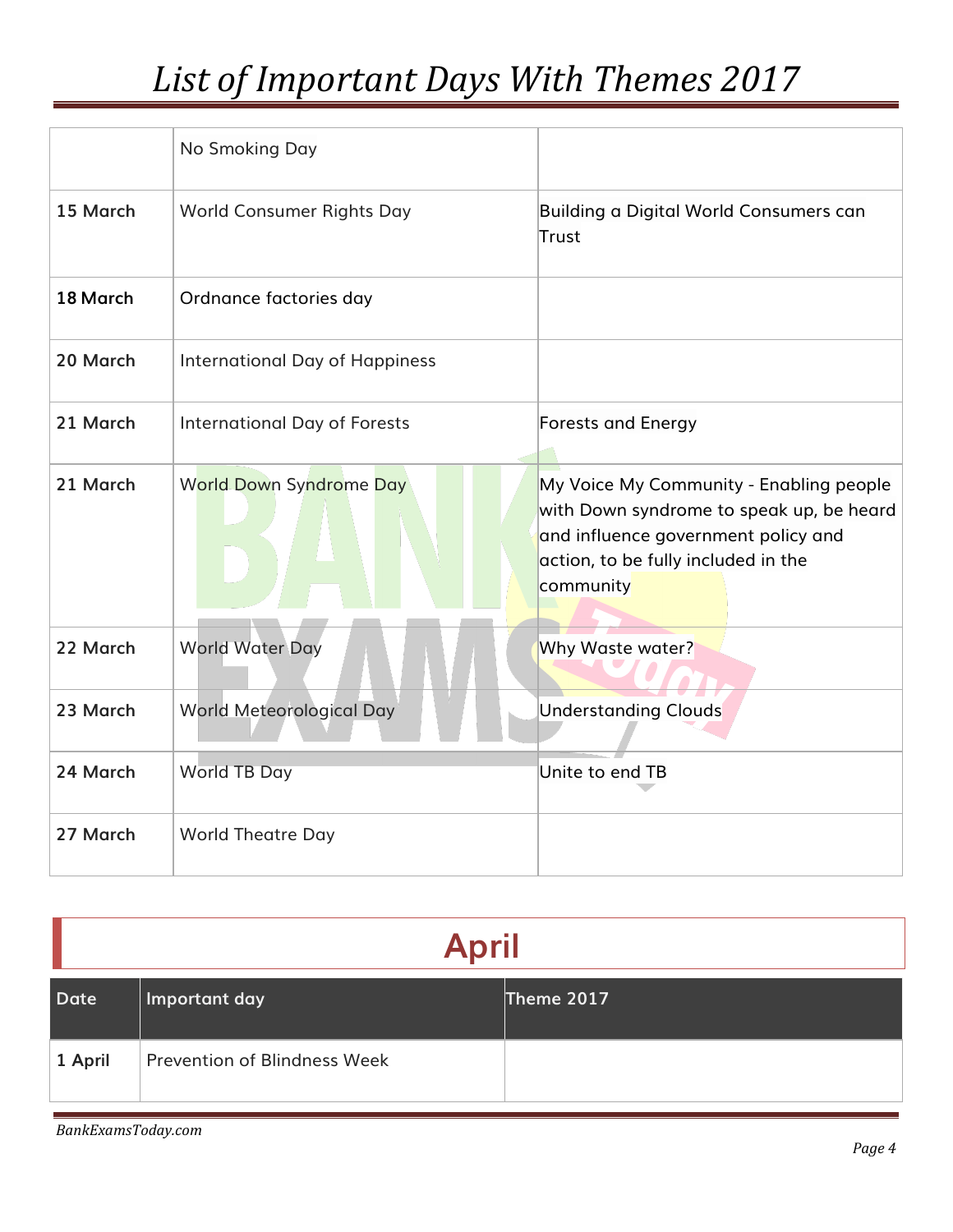| 2 April  | <b>World Autism Awareness Day</b><br>٠<br><b>International Children's Book</b><br>Day | Toward Autonomy and Self-Determination                                                                   |
|----------|---------------------------------------------------------------------------------------|----------------------------------------------------------------------------------------------------------|
| 4 April  | National Day for Mine Awareness and<br>Assistance in mine action                      | Needs Driven- People Centered                                                                            |
| 5 April  | <b>National Maritime Day</b>                                                          | Connecting Ships, Ports and People                                                                       |
| 6 April  | <b>International Day for Sports Development</b><br>and Peace                          |                                                                                                          |
| 7 April  | <b>World Health Day</b><br><b>Handloom Week</b>                                       | Depression: Let's Talk                                                                                   |
| 8 April  | International Romani Day<br><b>World Tradition Day</b>                                |                                                                                                          |
| 10 April | <b>World Homeopathy Day</b>                                                           | Enhancing Quality Research in Homeopathy<br>Through Scientific evidence and Rich Clinical<br>Experiences |
| 11 April | <b>National Safe Motherhood Day</b>                                                   | Improving Maternal Health by Empowering<br>Women!                                                        |
| 12 April | International Day of Human Space Flight                                               |                                                                                                          |
| 13 April | Jallianwala Bagh Massacre                                                             |                                                                                                          |
| 14 April | Dr. Bhimrao Ambedkar Jayanti<br><b>Customs Day</b>                                    |                                                                                                          |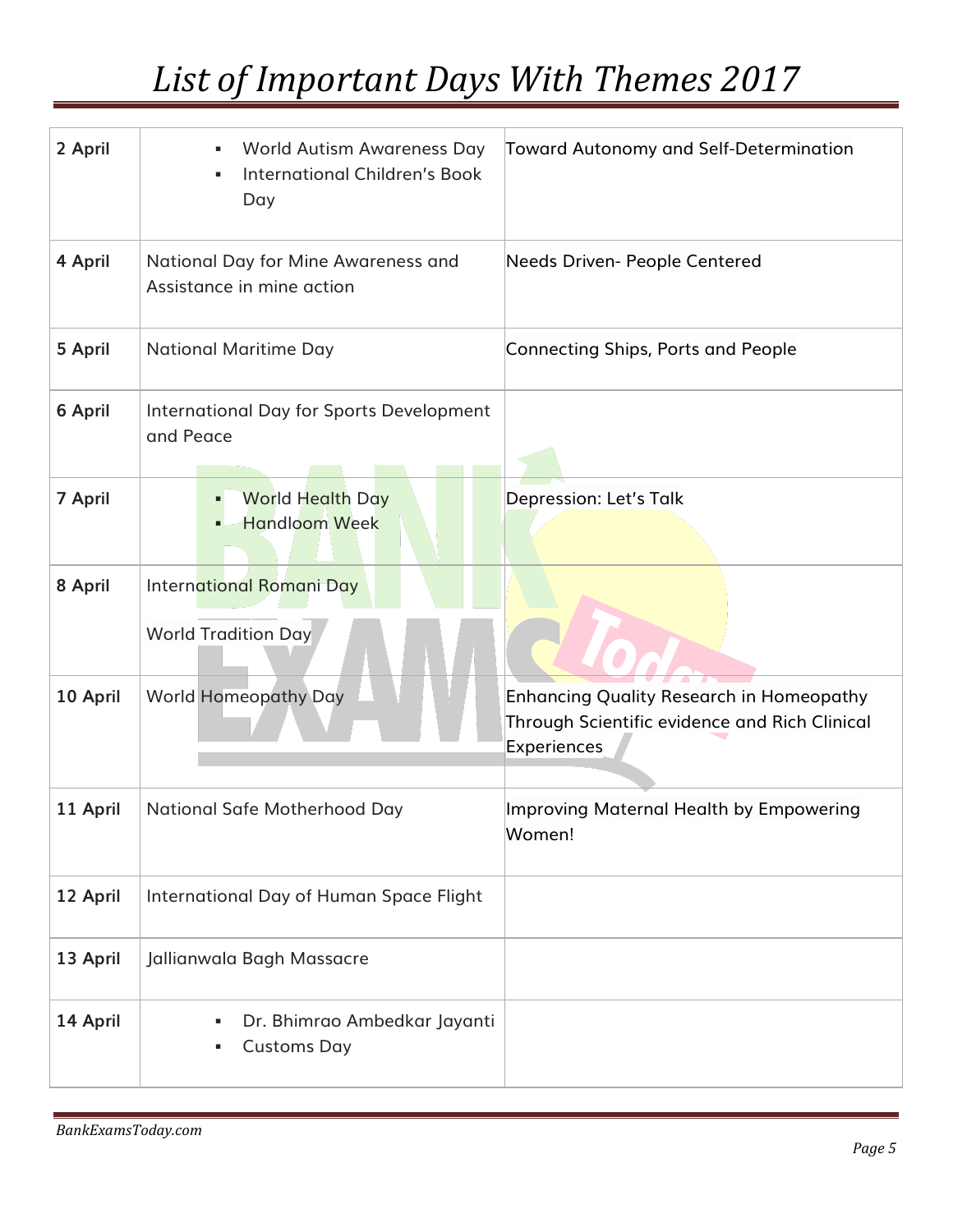| 17 April | World Hemophilia Day                                                                      | <b>Hear their Voices</b>                        |
|----------|-------------------------------------------------------------------------------------------|-------------------------------------------------|
| 18 April | World Heritage Day                                                                        | Cultural Heritage & Sustainable Tourism         |
| 21 April | <b>Civil Services Day</b>                                                                 | Making New India                                |
| 22 April | World Earth Day                                                                           | Environmental & Climate Literacy                |
| 23 April | <b>World Book and Copyright Day</b>                                                       |                                                 |
| 24 April | National Panchayati Day<br>٠<br><b>Women's Political</b><br><b>Empowerment Day, India</b> | Climate Change, Women and Role of<br>Panchayats |
| 25 April | <b>World Malaria Day</b>                                                                  | <b>End Malaria For Good</b>                     |
| 26 April | <b>World Intellectual Property Day</b>                                                    | Innovation-Improving Lives                      |
| 28 April | World Day for Safety and Health at Work                                                   | Optimize the collection and use of OSH data     |
| 29 April | <b>International Dance Day</b>                                                            |                                                 |
| 30 April | International Jazz Day<br>٠<br>Anti-Child Labour Day                                      |                                                 |

| May  |               |            |
|------|---------------|------------|
| Date | Important day | Theme 2017 |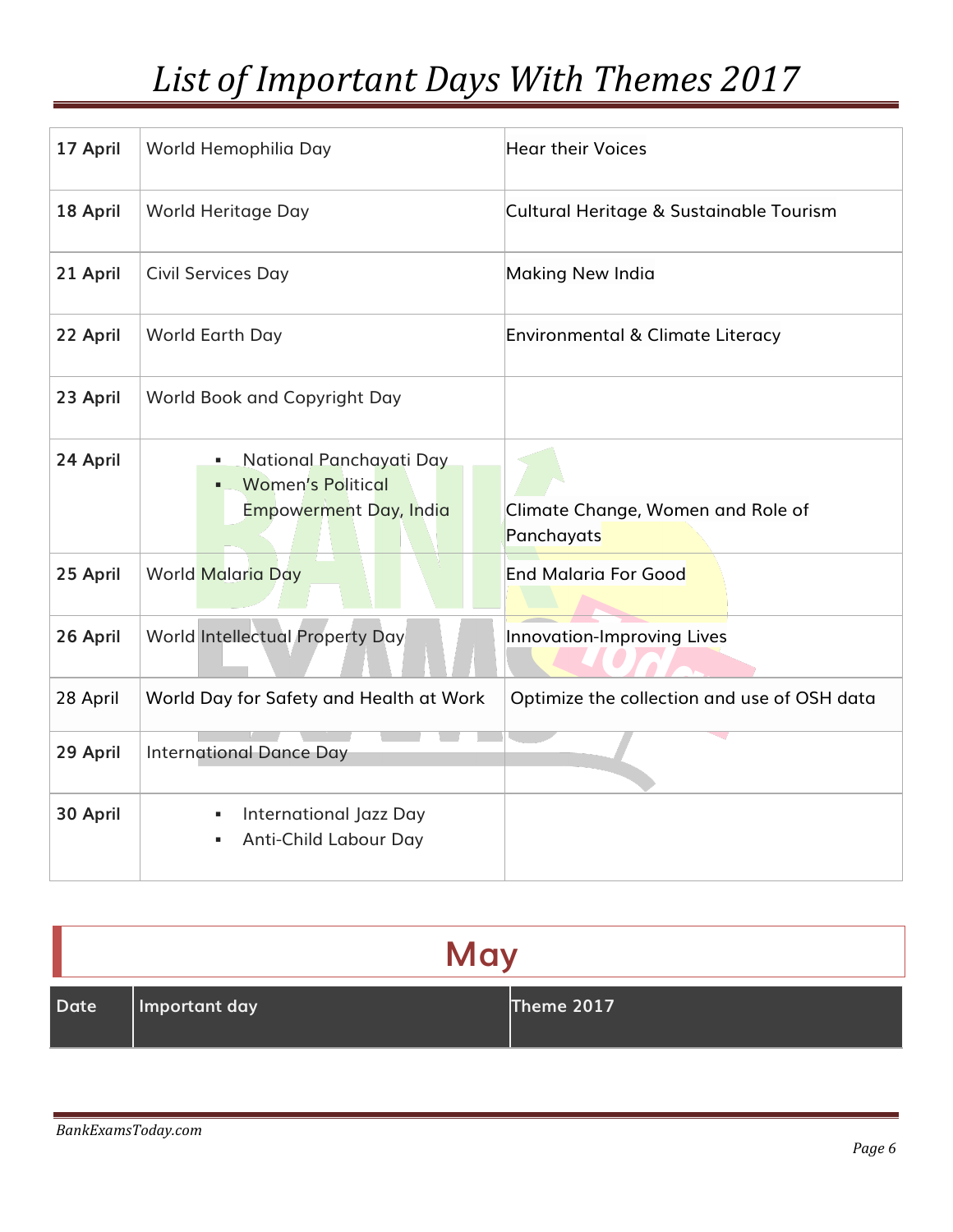| 1 May  | <b>International Labour Day</b><br>May Day<br>Maharashtra Day                                  | Securing Decent Works For Sustainable Social<br><b>Economic Development</b>                            |
|--------|------------------------------------------------------------------------------------------------|--------------------------------------------------------------------------------------------------------|
| 2 May  | World Asthma Day                                                                               | <b>Better Air Better Breathing</b>                                                                     |
| 3 May  | World Press Freedom Day                                                                        | Critical Minds for Critical Times: Media's role in<br>advancing peaceful, just and inclusive societies |
| 4 May  | International Firefighters Day                                                                 |                                                                                                        |
| 5 May  | <b>International Midwives Day</b>                                                              |                                                                                                        |
| 06 May | International No Diet Day                                                                      |                                                                                                        |
| 7 May  | <b>World Athletics Day</b><br>٠<br>World Laughter Day<br>п<br>Rabindra Nath Tagore Jayant<br>٠ |                                                                                                        |
| 8 May  | <b>Mother's Day</b><br>٠<br><b>World Redcross Day</b><br>٠<br><b>Road Safety Week</b>          | <b>Less Known Red Cross Stories</b>                                                                    |
|        | 10 May   World Migratory Bird Day                                                              | Their Future is Our Future: A Healthy Planet for<br><b>Migratory Birds &amp; People</b>                |
| 11 May | <b>National Technology Day</b>                                                                 | Technology for inclusive and sustainable<br>growth'.                                                   |
| 12 May | <b>International Nurses Day</b>                                                                | A voice to lead - Achieving the Sustainable<br><b>Development Goals"</b>                               |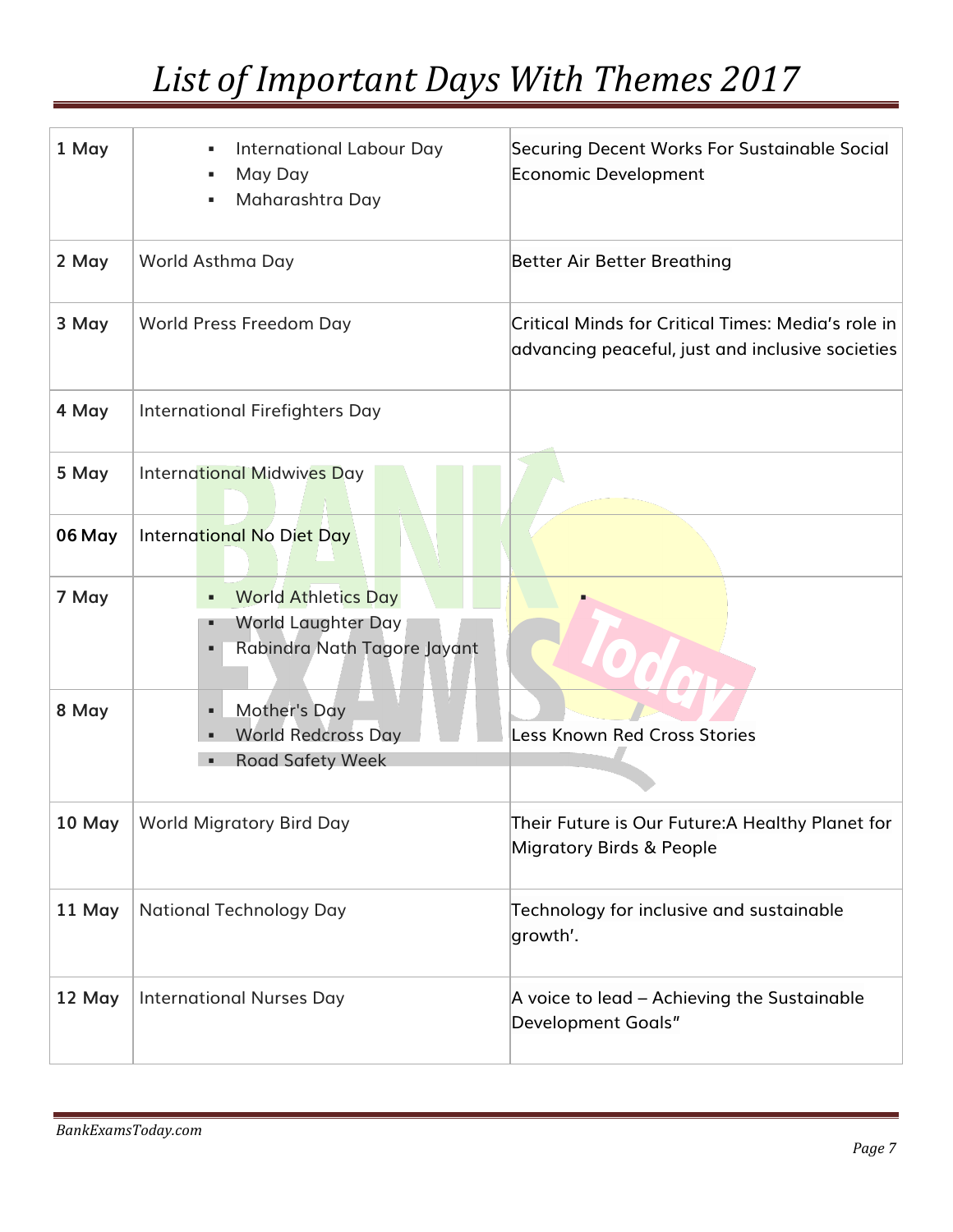| 15 May | <b>International Families Day</b>              | Families, education and well-being  |
|--------|------------------------------------------------|-------------------------------------|
| 16 May | <b>National Dengue Day</b>                     |                                     |
| 17 May | <b>World Telecommunication Day</b>             | <b>Big Data Big Impact</b>          |
|        | <b>World Information Society Day</b>           |                                     |
| 18 May | World AIDS Vaccine Day                         | Know Your Number                    |
| 20 May | World Metrology Day                            | Measurements for transport          |
| 21 May | Anti-Terrorism Day                             |                                     |
| 22 May | International Day for Biological Diversity     |                                     |
| 23 May | World Turtle Day                               |                                     |
| 24 May | <b>Commonwealth Day</b>                        |                                     |
| 25 May | <b>International Missing Children's</b><br>Day |                                     |
| 26 May | <b>Gunners Day- New Zealand</b>                |                                     |
| 28 May | Maharana Pratap Jayanti                        |                                     |
| 29 May | International Day of UN Peacekeepers           | Investing in Peace Around the world |
| 30 May | Goa Statehood Day                              |                                     |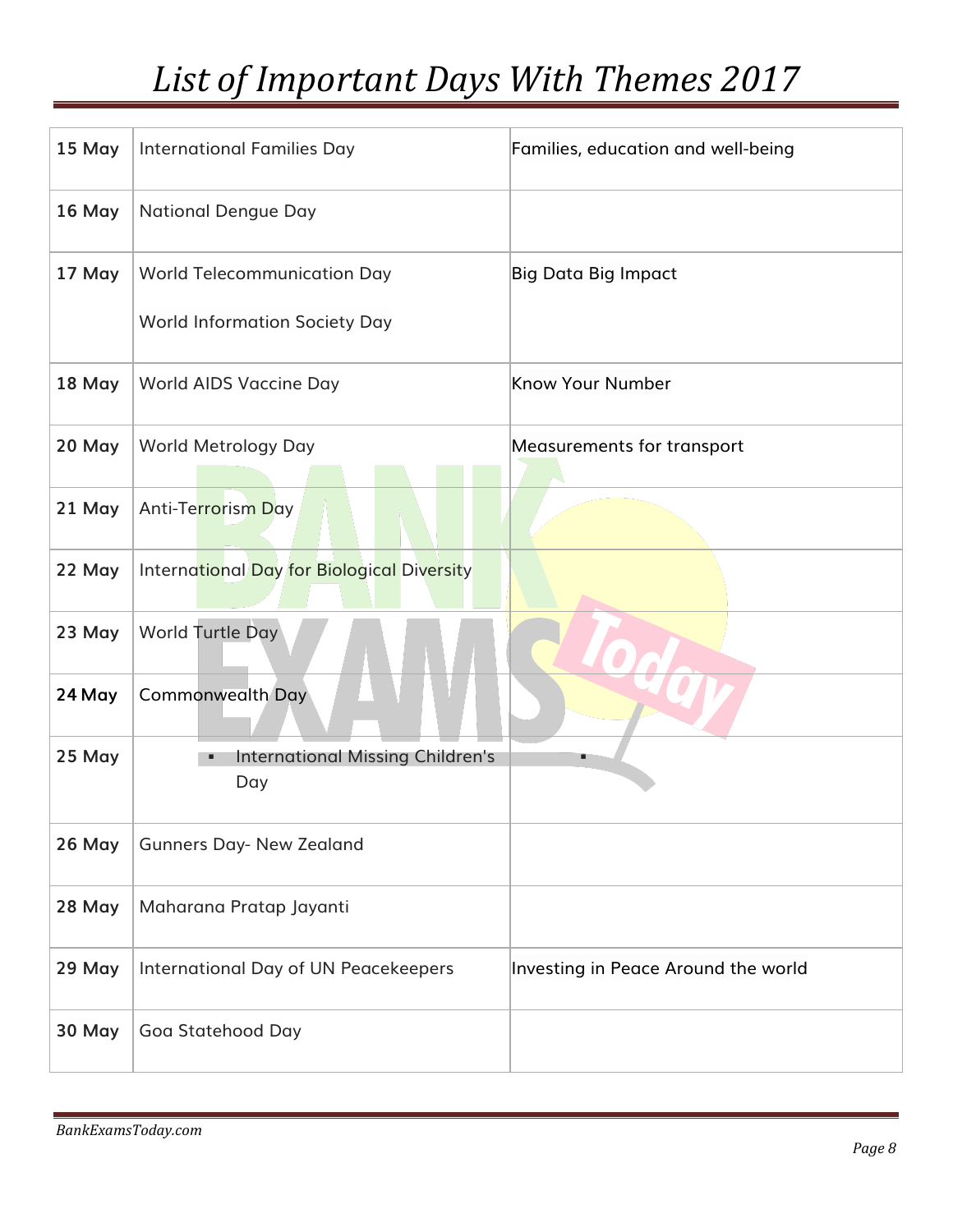| 31 May   World No Tobacco Day | "Tobacco – a threat to development." |
|-------------------------------|--------------------------------------|
|                               |                                      |

| une         |                                                                                                        |                                                                                      |
|-------------|--------------------------------------------------------------------------------------------------------|--------------------------------------------------------------------------------------|
| <b>Date</b> | Important day                                                                                          | Theme 2017                                                                           |
| 1 June      | World Milk Day                                                                                         | Good food, health and nutrition                                                      |
| 2 June      | International Sex Workers' Day                                                                         |                                                                                      |
| 4 June      | International Day for Innocent Children<br><b>Victims of Aggression</b><br><b>Cancer Survivors Day</b> | Focuses to acknowledge the pain suffered by<br>children victims throughout the world |
| 5 June      | <b>World Environment Day</b>                                                                           | Connecting people to Nature                                                          |
| 8 June      | <b>Coal Miners Day</b><br><b>World Ocean Day</b>                                                       | Our Oceans; Our Future                                                               |
| 12 June     | Anti-Child Labour Day                                                                                  | Focuses on the impact of conflicts and disasters<br>on child labour.                 |
| June 13     | International Albinism Awareness Day                                                                   | Focuses on attacks against persons with<br>albinism.                                 |
| 14 June     | World Blood Donor Day                                                                                  | Give Blood; Give now; Give often                                                     |
| 15 June     | World Elder Abuse Awareness Day                                                                        | "Understand and End Financial Abuse of Older<br>People: A Human Rights Issue"        |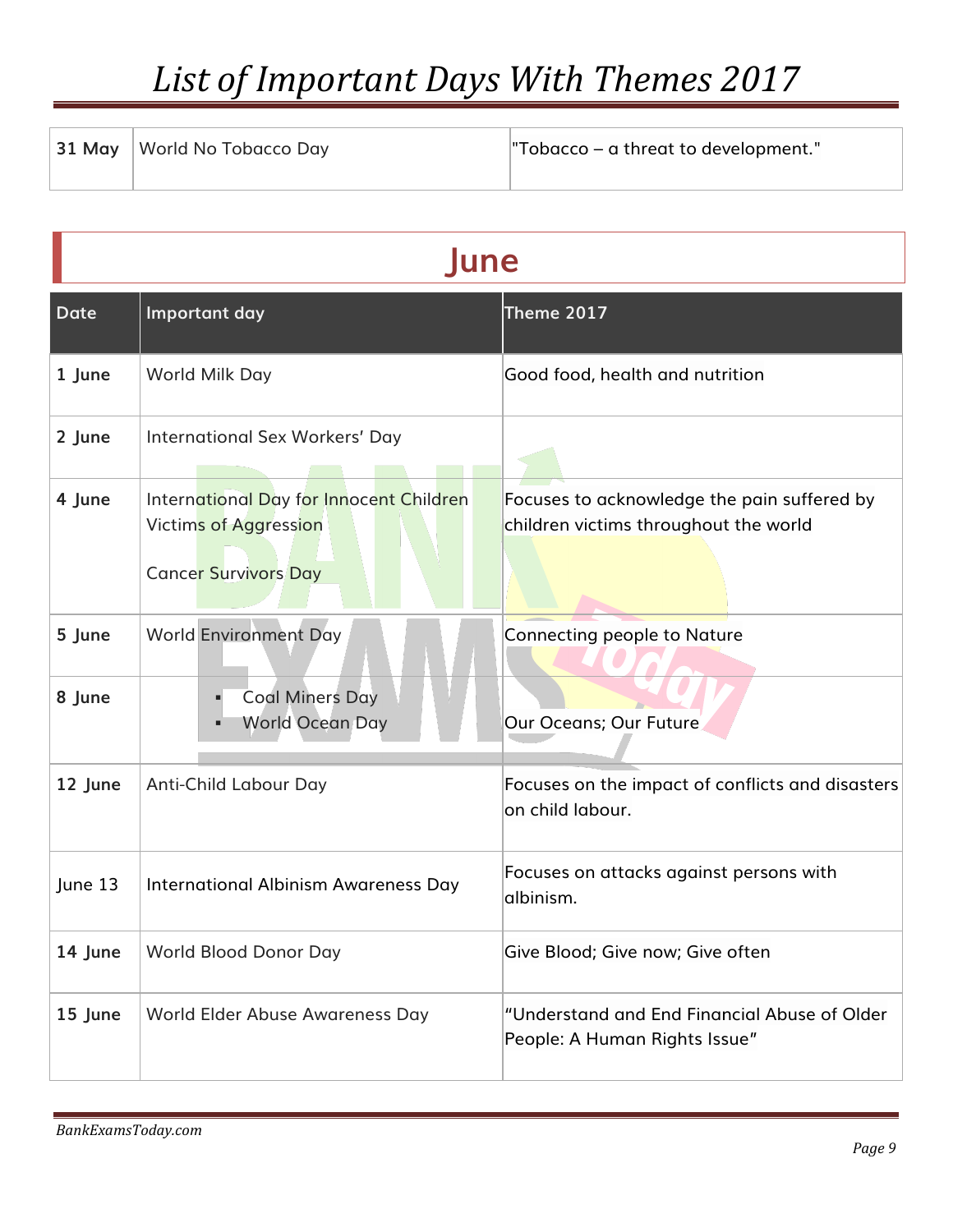| 16 June | International Day of Family Remittances                                                                |                                                                                         |
|---------|--------------------------------------------------------------------------------------------------------|-----------------------------------------------------------------------------------------|
| 17 June | Word Day to Combat Desertification and<br>Drought                                                      | Land degradation and migration                                                          |
| 19 June | International Day for the elimination of<br><b>Sexual Violence and Conflict</b>                        | <b>Preventing Sexual Violence Crimes through</b><br>Justice and Deterrence              |
| 20 June | World Refugee Day                                                                                      | Focuses to show support for families forced to<br>flee.                                 |
| 21 June | International Yoga Day                                                                                 | Yoga for health                                                                         |
| 23 June | <b>Public Service Day</b><br>٠<br><b>International Widow's Day</b><br><b>International Olympic Day</b> | celebrates the value and virtue of public service<br>to the community                   |
| 26 June | International Day Against Drug Abuse and Listen First -<br><b>Illicit trafficking</b>                  | Listening to children and youth is the first step<br>to help them grow healthy and safe |
| June 27 | Micro-, Small and Medium-sized<br><b>Enterprises Day</b>                                               | Celebrated for the first time                                                           |
| 29 June | <b>National Statistics Day</b>                                                                         |                                                                                         |

| <b>July</b> |               |             |
|-------------|---------------|-------------|
| Date        | Important day | Themes 2017 |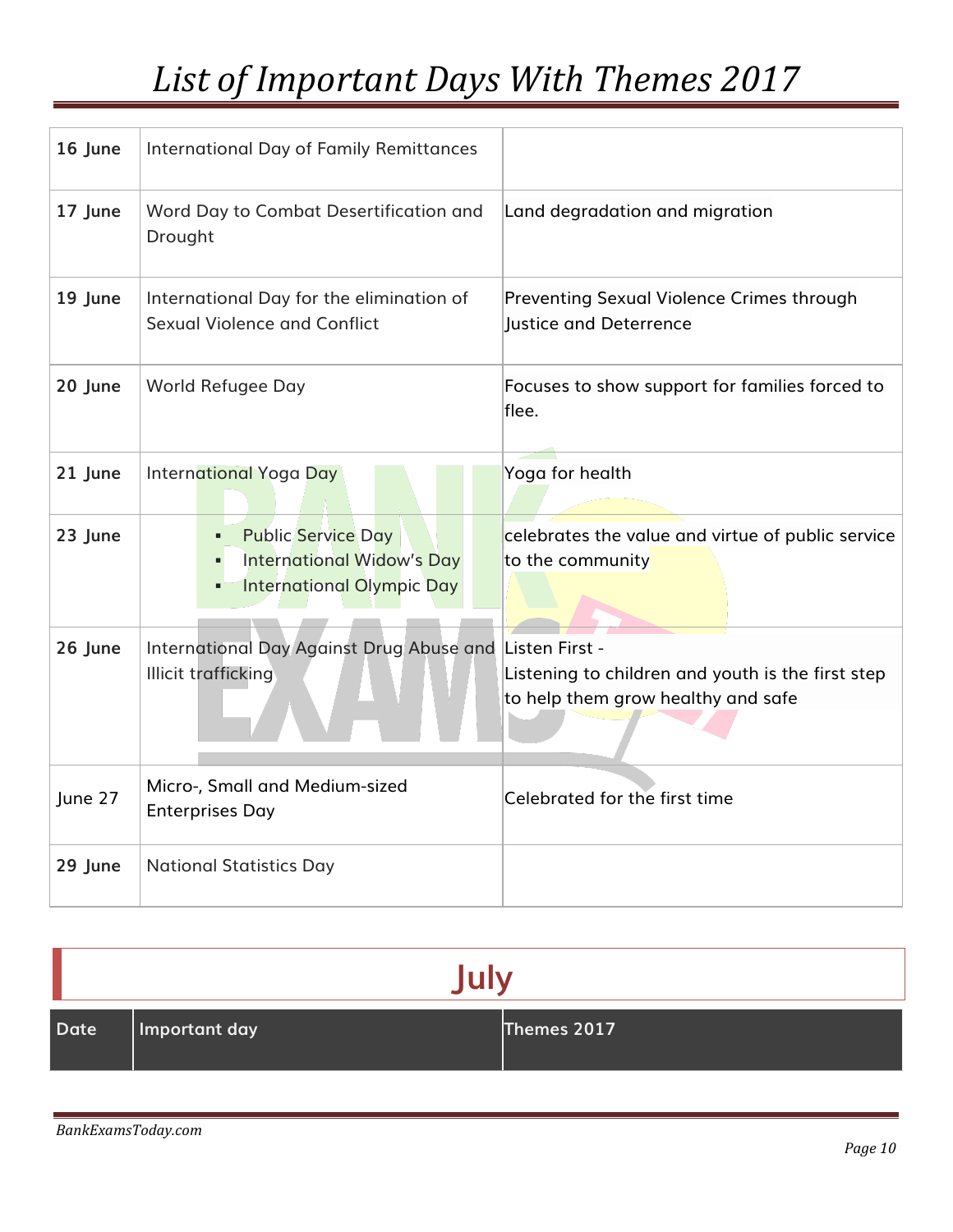| 1 July  | <b>National Doctor's Day</b>                                                                           |                                                                  |
|---------|--------------------------------------------------------------------------------------------------------|------------------------------------------------------------------|
| 2 July  | World Sports Journalists' Day                                                                          |                                                                  |
|         | World UFO Day                                                                                          |                                                                  |
| 4 July  | American Independence Day                                                                              |                                                                  |
| 7 July  | <b>Global Forgiveness Day</b>                                                                          |                                                                  |
|         | <b>World Chocolate Day</b>                                                                             |                                                                  |
| 11 July | <b>World Population Day</b>                                                                            | Family Planning: Empowering People,<br><b>Developing Nations</b> |
| 12 July | Malala Day                                                                                             |                                                                  |
| 15 July | <b>World Youth Skill Day</b>                                                                           | Focuses and skills and jobs for youth                            |
| 17 July | <b>International Justice Day</b>                                                                       |                                                                  |
| 18 July | International Nelson Mandela Day                                                                       | For Freedom, justice and democracy                               |
| 26 July | International Day for the<br>٠<br>conservation of the mangrove<br>ecosystem<br>Kargil Vijay Diwas<br>٠ |                                                                  |
| 28 July | <b>World Hepatitis Day</b><br><b>World Nature Conservation Day</b>                                     | <b>Eliminate Hepatitis</b>                                       |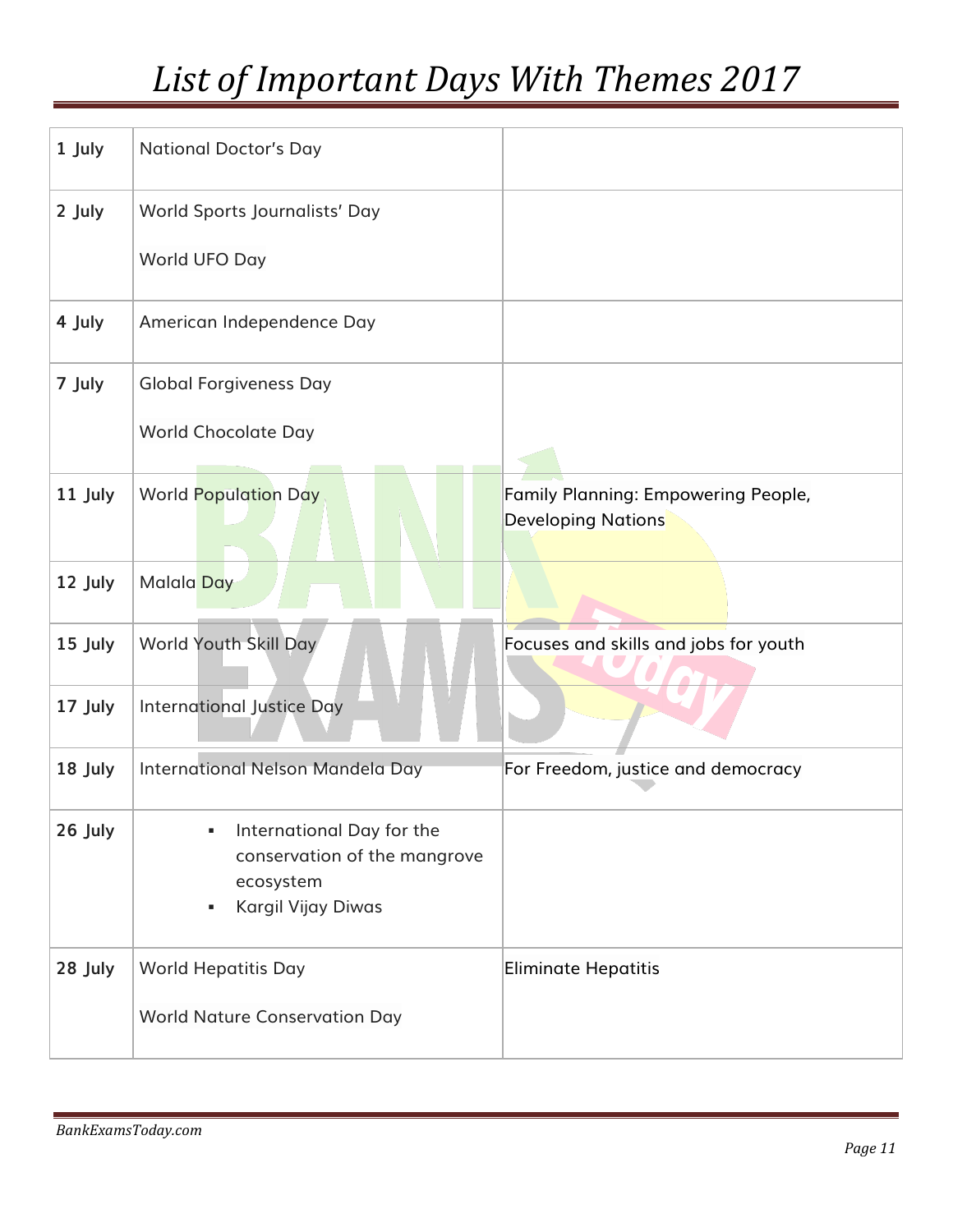| $\sqrt{29}$ July | International Tiger Day                  |                                              |
|------------------|------------------------------------------|----------------------------------------------|
| $30$ July        | World Day Against Trafficking in Persons | Act to Protect and Assist Trafficked Persons |

#### **August**

| <b>Date</b>     | Important day                                                                                   | Theme 2017                                                                           |
|-----------------|-------------------------------------------------------------------------------------------------|--------------------------------------------------------------------------------------|
| 1 August        | World Breastfeeding Week (1-7 August)                                                           |                                                                                      |
| <b>6 August</b> | Hiroshima Day & Anti-Nuclear Day                                                                |                                                                                      |
| 7 August        | Handloom Day                                                                                    |                                                                                      |
| 9 August        | Kranti Diwas (Quit India<br>Movement)<br>International Day of the<br>world's indigenous peoples | 10th Anniversary of the UN Declaration on the<br><b>Rights of Indigenous Peoples</b> |
| 10 August       | World Bio-Fuel Day                                                                              |                                                                                      |
| 11 August       | <b>National Daughter's Day</b>                                                                  |                                                                                      |
| 12 August       | <b>International Youth Day</b>                                                                  | <b>Youth Building Peace</b>                                                          |
| 13 August       | <b>Organ Donation Day</b>                                                                       |                                                                                      |
| 15 August       | Independence Day of India                                                                       |                                                                                      |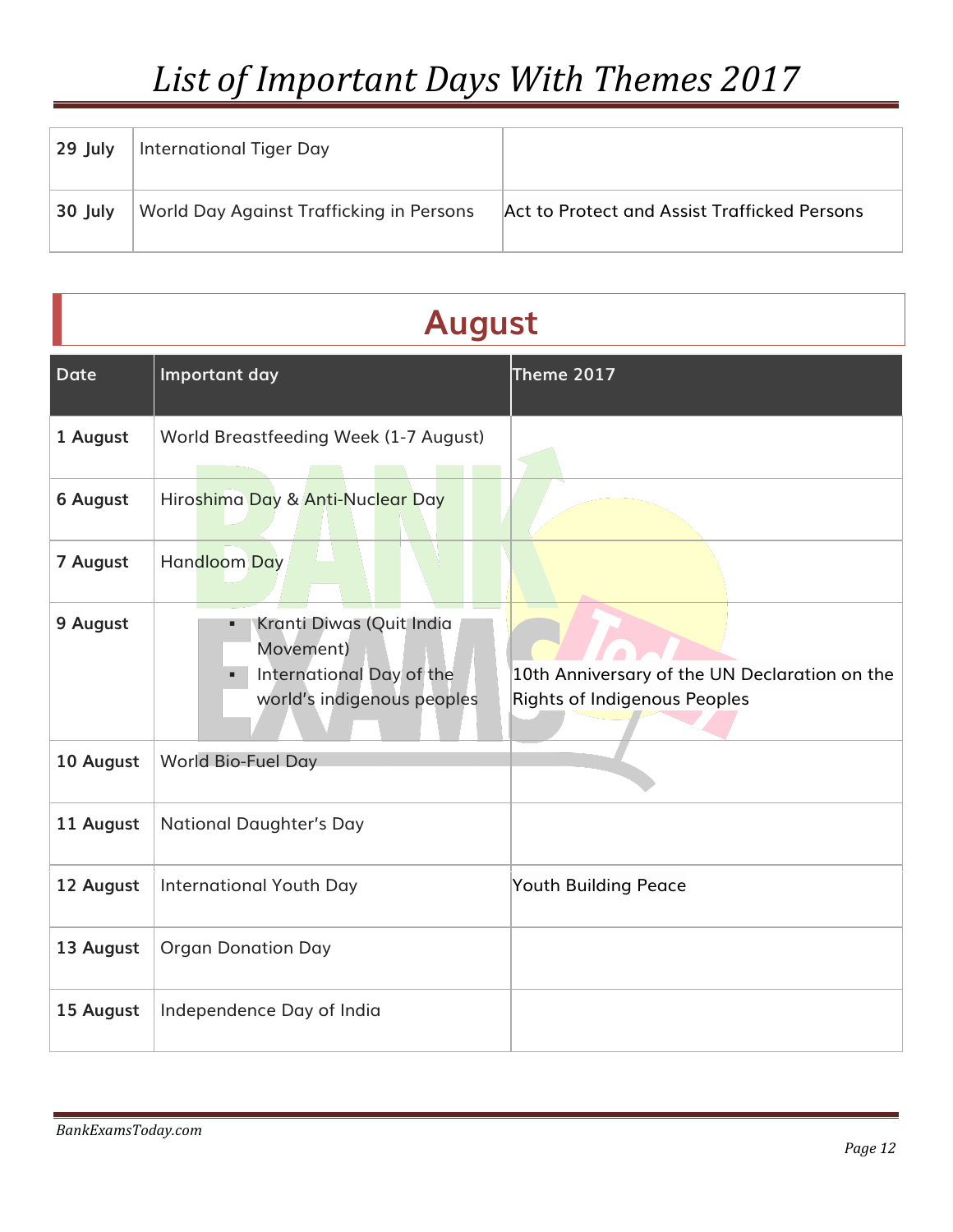| 19 August | World Photography Day<br>٠<br>World Humanitarian Day<br>٠                                                       | WHD Campaign: Not a Target |
|-----------|-----------------------------------------------------------------------------------------------------------------|----------------------------|
| 20 August | Sadbhawana Diwas/ Harmony Day                                                                                   |                            |
| 29 August | Sanskrit Day<br><b>International Day Against</b><br>٠<br><b>Nuclear Test</b><br><b>National Sports Day</b><br>٠ |                            |
| 30 August | <b>National Small Industry Day</b>                                                                              |                            |

|             | <b>September</b>                                                                           |
|-------------|--------------------------------------------------------------------------------------------|
| <b>Date</b> | Important day                                                                              |
| 1 September | National Nutrition Week (1-7 September)                                                    |
| 2 September | <b>World Coconut Day</b>                                                                   |
| 4 September | <b>National Labour Day USA</b>                                                             |
| 5 September | <b>National Teachers Day</b><br>٠<br><b>International Charity Day</b><br>Sanskrit Day<br>٠ |
| September 7 | <b>World Forgiveness Day</b>                                                               |
| 8 September | <b>International Literacy Day</b>                                                          |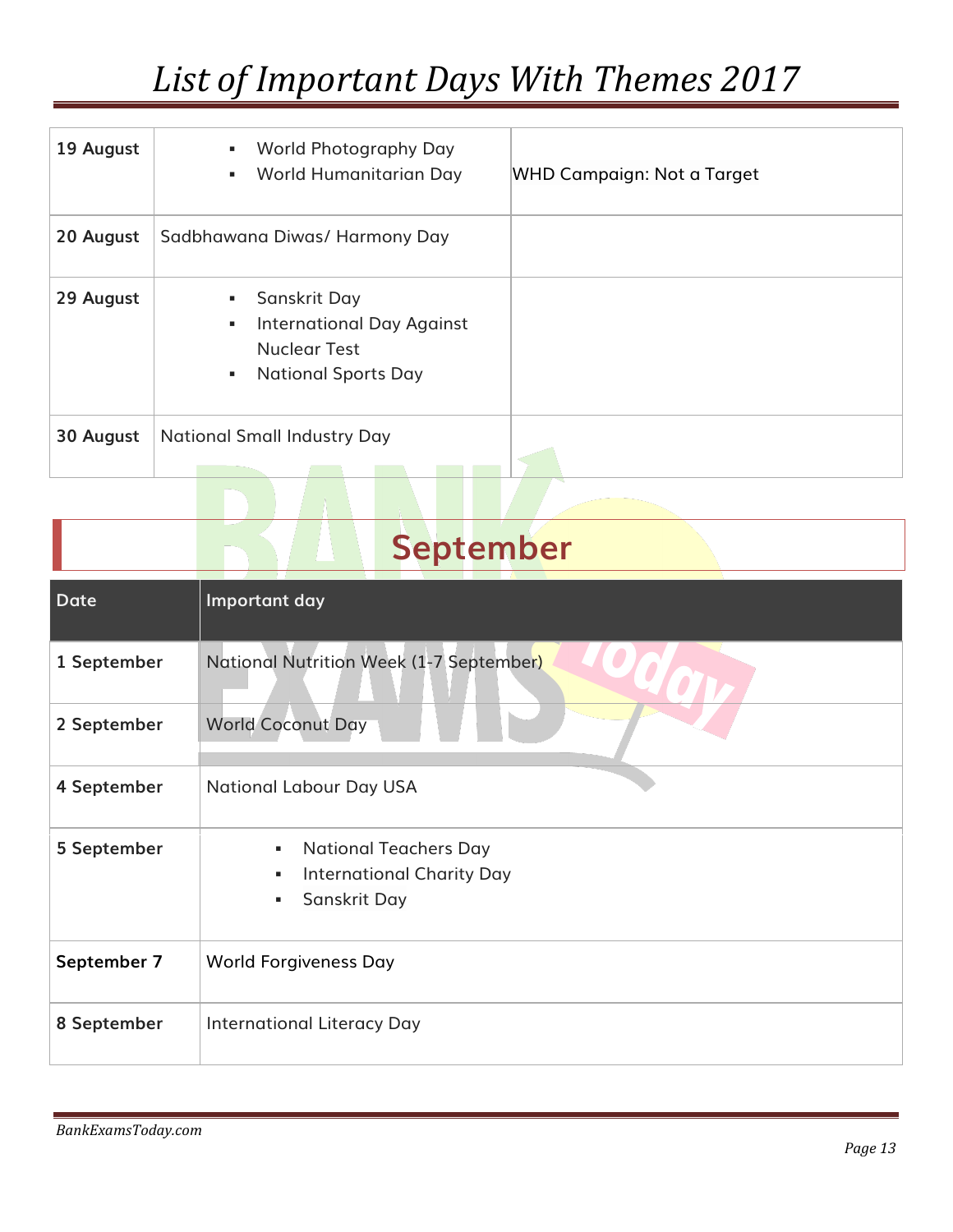| 10 September | World First Aid Day<br><b>World Suicide Prevention Day</b>                          |
|--------------|-------------------------------------------------------------------------------------|
| 12 September | International Day for South-South Cooperation                                       |
| 14 September | <b>Hindi Diwas</b>                                                                  |
| September 15 | International Day of Democracy<br>International Engineer's Day                      |
| 16 September | <b>International Day for the Preservation of Ozone Layer</b>                        |
| 20 September | <b>Railway Police Force Foundation Day</b>                                          |
| 21 September | <b>World Peace Day</b><br>World Alzheimer Day                                       |
| 22 September | <b>World Cancer Free Day</b>                                                        |
| 25 September | <b>World Rivers Day</b><br><b>World Pharmacists Day</b>                             |
| 26 September | World Environmental Health Day<br><b>World Contraception Day</b>                    |
| 27 September | <b>World Tourism Day</b>                                                            |
| 28 September | <b>World Rabies Day</b><br>٠<br>Gunners Day India<br>٠<br><b>World Maritime Day</b> |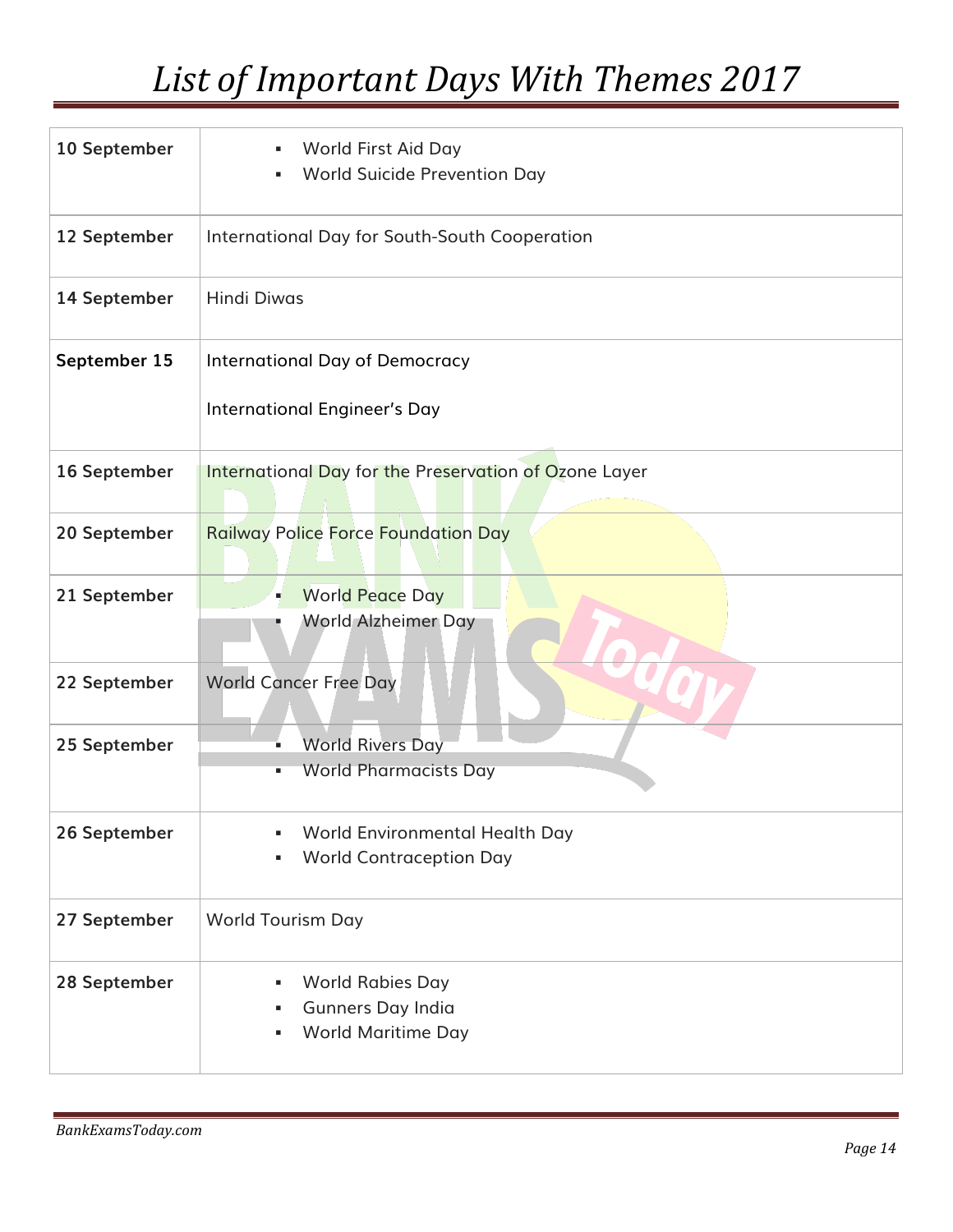| 29 September | World Heart Day                                                                                               |
|--------------|---------------------------------------------------------------------------------------------------------------|
| 30 September | World Deaf Day (last Sunday of the month of September<br>٠<br>International Translation Day<br>$\blacksquare$ |

| <b>October</b> |                                                                                                                          |
|----------------|--------------------------------------------------------------------------------------------------------------------------|
| Date           | Important day                                                                                                            |
| 1 October      | <b>International Day for Older Persons</b><br>$\blacksquare$<br><b>World Vegetarian Day</b><br>a,                        |
| 2 October      | <b>World Habitat Day (First Monday of October)</b><br>٠<br>International Day of Non-Violence/Mahatma Gandhi Jayanti<br>٠ |
| October 3      | <b>World Nature Day</b>                                                                                                  |
| 4 October      | World Space Week (4-10 October)<br>×,<br><b>World Animal Day</b>                                                         |
| 5 October      | <b>World Teachers Day</b>                                                                                                |
| 6 October      | World Smile Day (First Friday of October)                                                                                |
| 8 October      | Indian Airforce Day                                                                                                      |
| 9 October      | <b>Columbus Day</b><br>$\blacksquare$<br>World Post Day<br>٠                                                             |
| 10 October     | World Mental Health Day<br>$\blacksquare$<br><b>World Day Against Death Penalty</b>                                      |
| 11 October     | <b>International Girl Child Day</b>                                                                                      |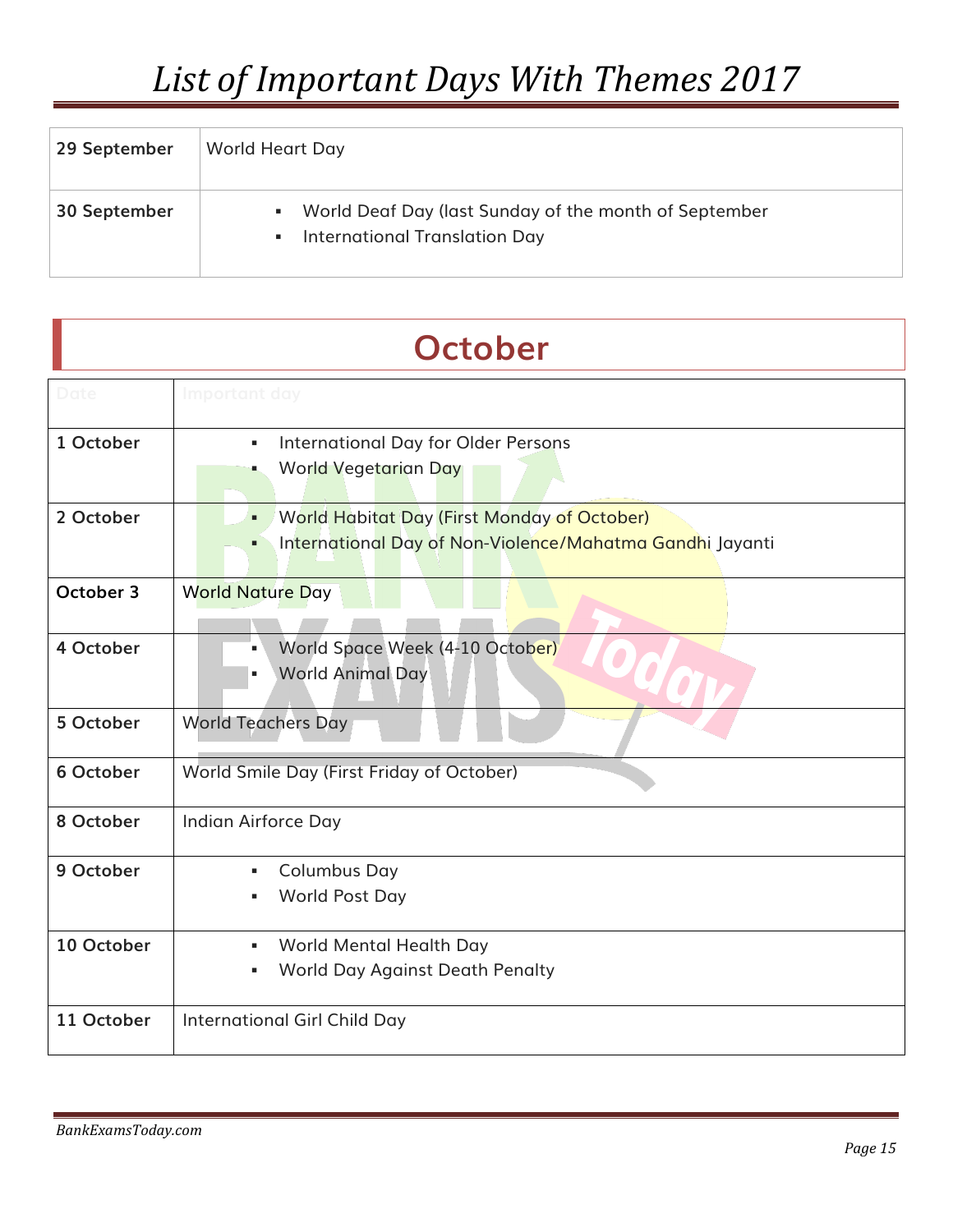| October 12 | <b>World Arthritis Day</b>                                                                                                      |
|------------|---------------------------------------------------------------------------------------------------------------------------------|
| 13 October | World Sight Day (2 <sup>nd</sup> Thursday of October)<br>$\blacksquare$<br><b>International Day for Disaster Reduction</b><br>٠ |
| 14 October | <b>International Standards' Day</b>                                                                                             |
| 15 October | International Day of Rural Women<br>٠<br><b>World Students Day</b><br>Safe Motherhood Week (15-21 October)                      |
| 16 October | World Food Day                                                                                                                  |
| 17 October | <b>Anti-Poverty Day</b>                                                                                                         |
| 20 October | <b>World Statistics Day</b><br>National Solidarity day<br>World Osteoporosis Day                                                |
| 21 October | <b>Police Commemoration Day</b>                                                                                                 |
| 24 October | <b>United Nations Day</b><br>×.<br><b>World Development Information Day</b><br>World Polio Day<br>٠                             |
| 27 October | World Day for Audiovisual Heritage                                                                                              |
| 28 October | National Ayurveda Day<br><b>International Animation Day</b>                                                                     |
| 29 October | International Internet Day<br>٠<br>World Stroke Day<br>٠                                                                        |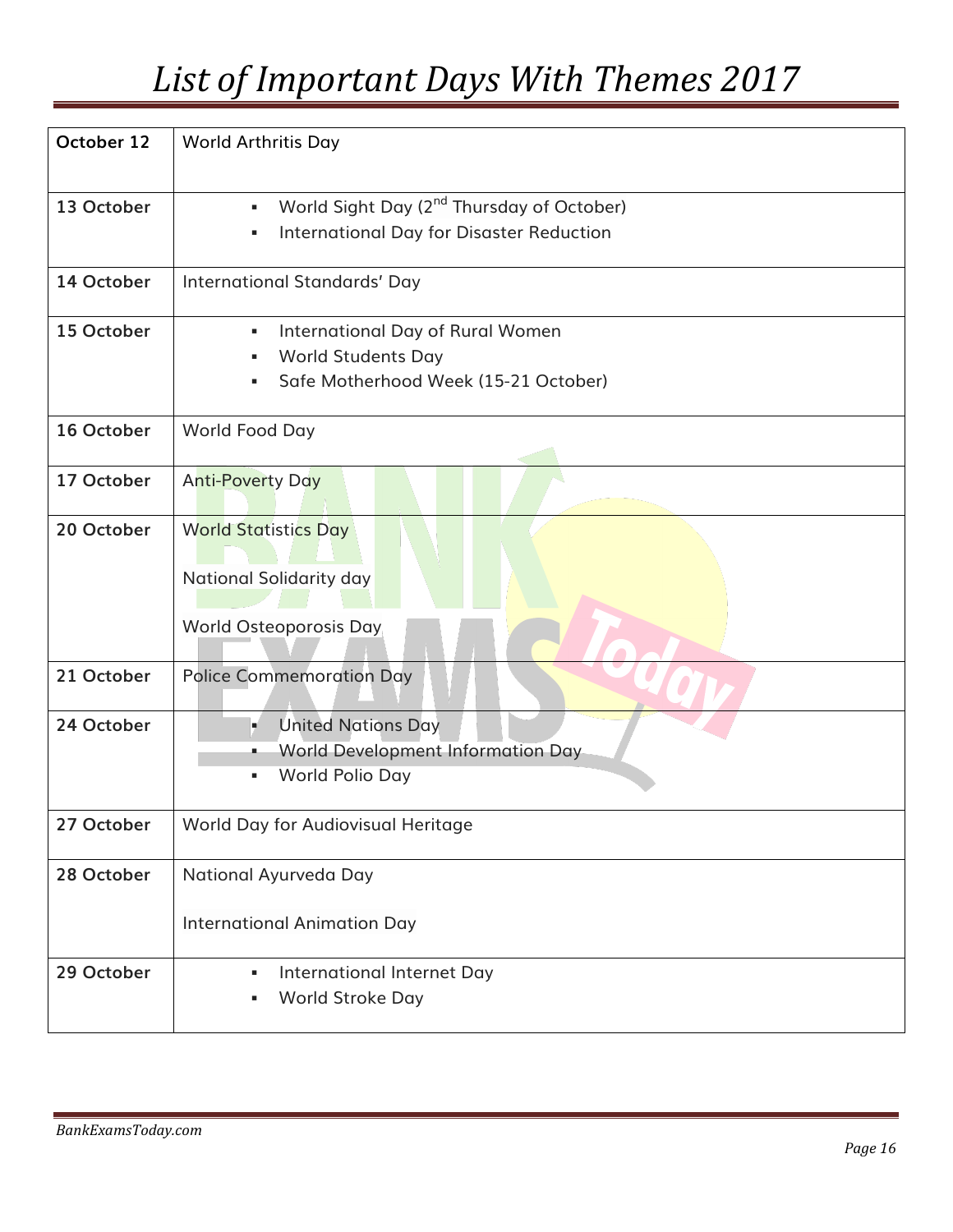| 31 October | <b>National Unity Day</b><br>World Savings Day<br>a.       |
|------------|------------------------------------------------------------|
|            | <b>World Cities Day</b><br>٠                               |
|            | Vigilance Awareness Week (31-5 November)<br>$\mathbf{u}$ . |

#### **November**

| <b>Date</b> | Important day                                                                        |
|-------------|--------------------------------------------------------------------------------------|
| 1 November  | No Tobacco Day<br>٠<br><b>World Vegan Day</b><br><b>Karnataka Formation Day</b><br>٠ |
| 5 November  | <b>World Tsunami Awareness Day</b>                                                   |
| 7 November  | <b>National Cancer Awareness Day</b><br>Infant Protection Day                        |
| 8 November  | <b>International Radiology Day</b>                                                   |
| 9 November  | <b>World Quality Day</b><br>World Legal Service Day                                  |
| 10 November | World Science Day for Peace and Development<br><b>Public Transport Day</b>           |
| 11 November | <b>National Education Day</b>                                                        |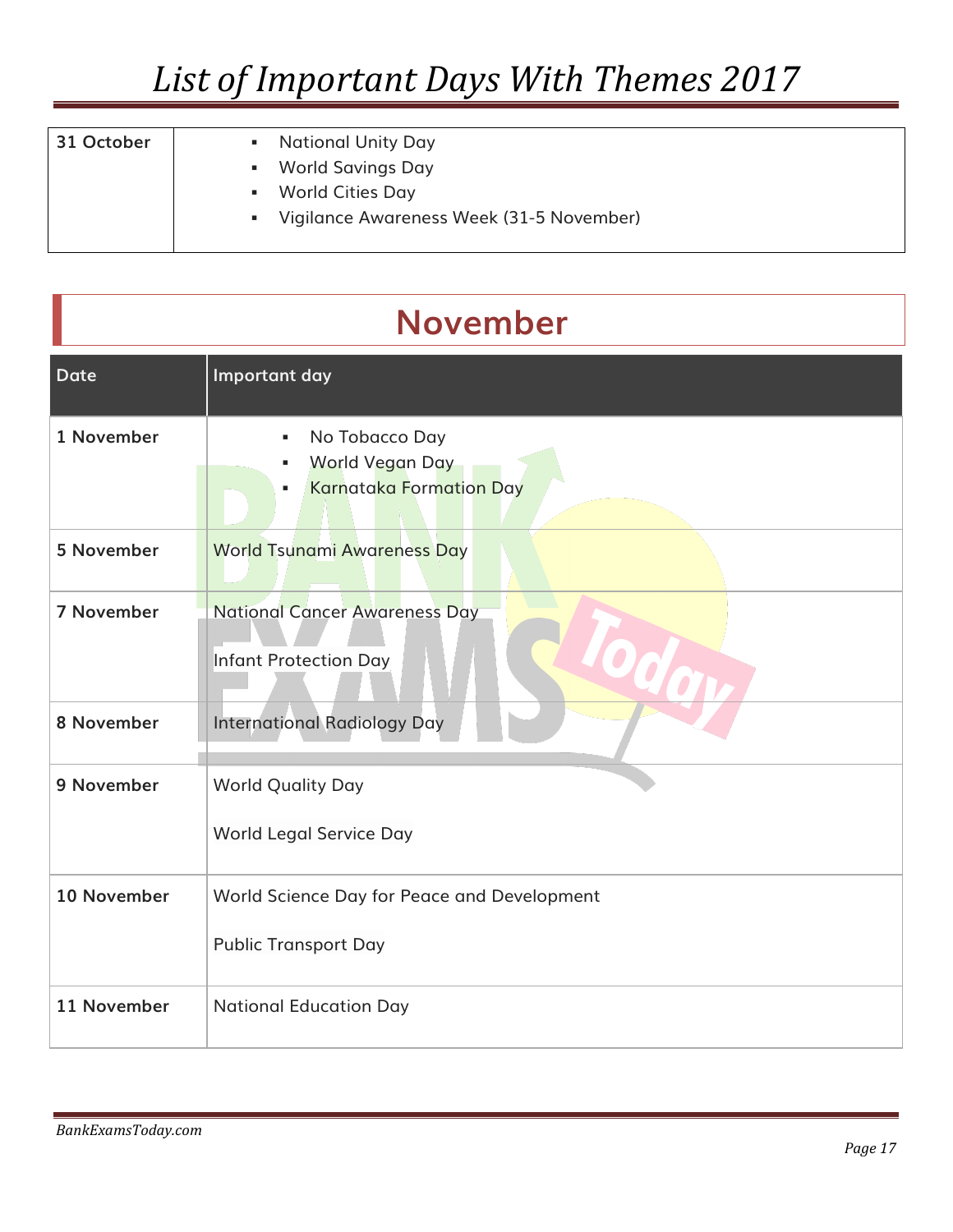| 12 November        | World Pneumonia Day<br>٠,<br><b>Public Service Broadcasting Day</b><br>٠, |
|--------------------|---------------------------------------------------------------------------|
| 13 November        | <b>World Kindness Day</b>                                                 |
| 14 November        | Children's Day<br>٠,<br><b>World Diabetes Day</b><br>٠                    |
| <b>16 November</b> | International Day for Tolerance<br>٠<br><b>World Philosophy Day</b><br>٠  |
| 20 November        | <b>Universal Children's Day</b>                                           |
| 21 November        | <b>World Television Day</b>                                               |
| 25 November        | International Day For the Elimination of Violence Against Women           |
| 26 November        | <b>Constitutional Day-India</b><br>٠<br><b>National Milk Day</b><br>٠     |
| 28 November        | <b>Raising Day of National Cadet Corps</b>                                |

#### **December**

| Date <sup>1</sup> | Important day        |
|-------------------|----------------------|
| 1 December        | <b>Word AIDS Day</b> |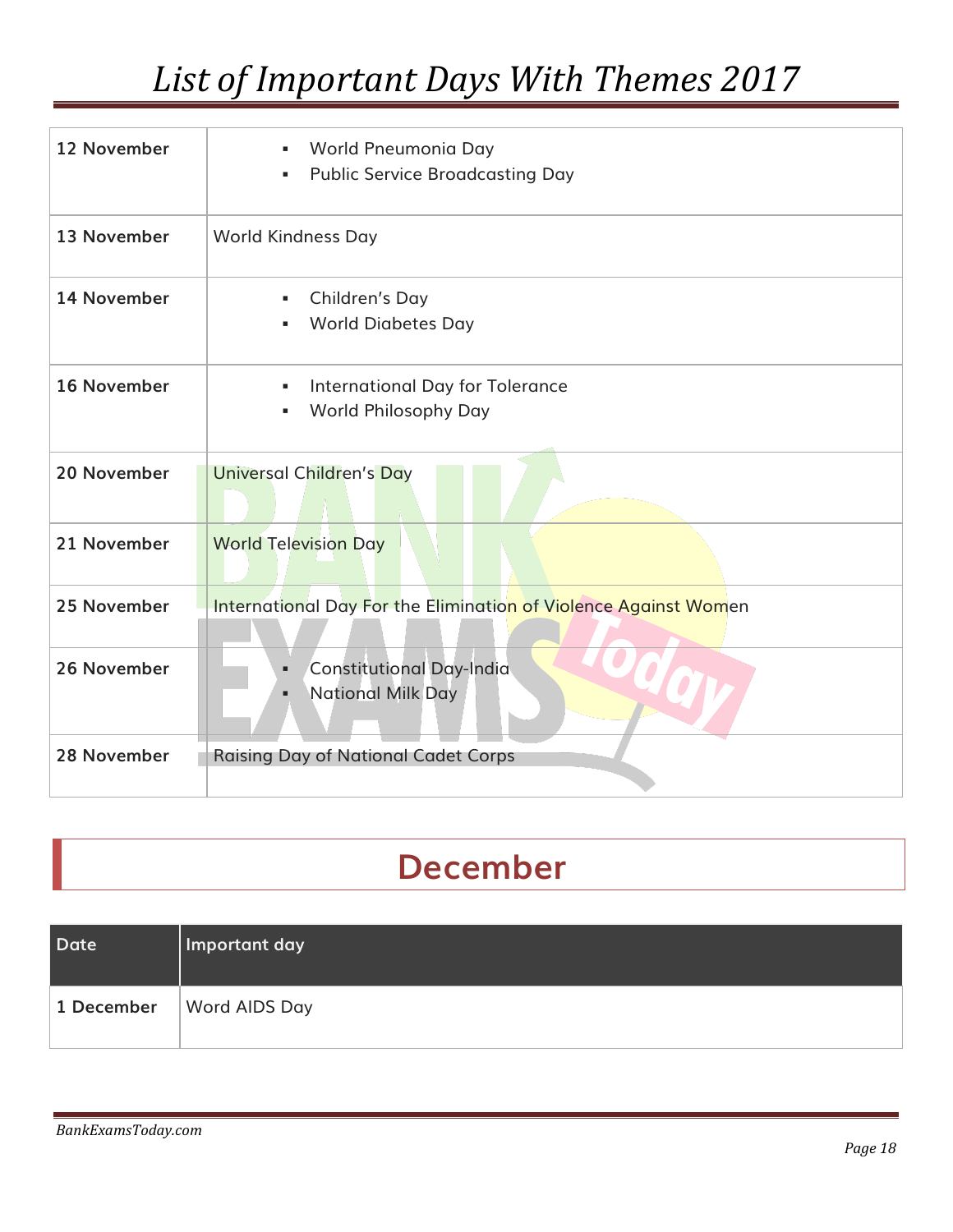| 2 December  | International Day for Abolition of Slavery<br>٠<br><b>National Pollution Control</b><br>٠   |
|-------------|---------------------------------------------------------------------------------------------|
| 3 December  | International Day for the Persons with Disabilities                                         |
| 4 December  | <b>Indian Navy Day</b>                                                                      |
| 5 December  | International Volunteer Day for Economic and Social Development<br>٠<br>World Soil Day<br>٠ |
| 7 December  | International Civil Aviation Day<br>٠<br><b>Armed Forces Flag Day-India</b><br>٠            |
| 8 December  | <b>Plastic Free Day</b>                                                                     |
| 9 December  | <b>International Anti-Corruption Day</b>                                                    |
| 10 December | Human Rights Day                                                                            |
| 11 December | <b>International Mountain Day</b>                                                           |
| 12 December | Universal Health Coverage Day                                                               |
| 14 December | <b>World Energy Conservation Day</b>                                                        |
| 16 December | <b>Vijay Diwas</b>                                                                          |
| 18 December | <b>International Migrants Day</b>                                                           |
| 20 December | International Human Solidarity Day                                                          |